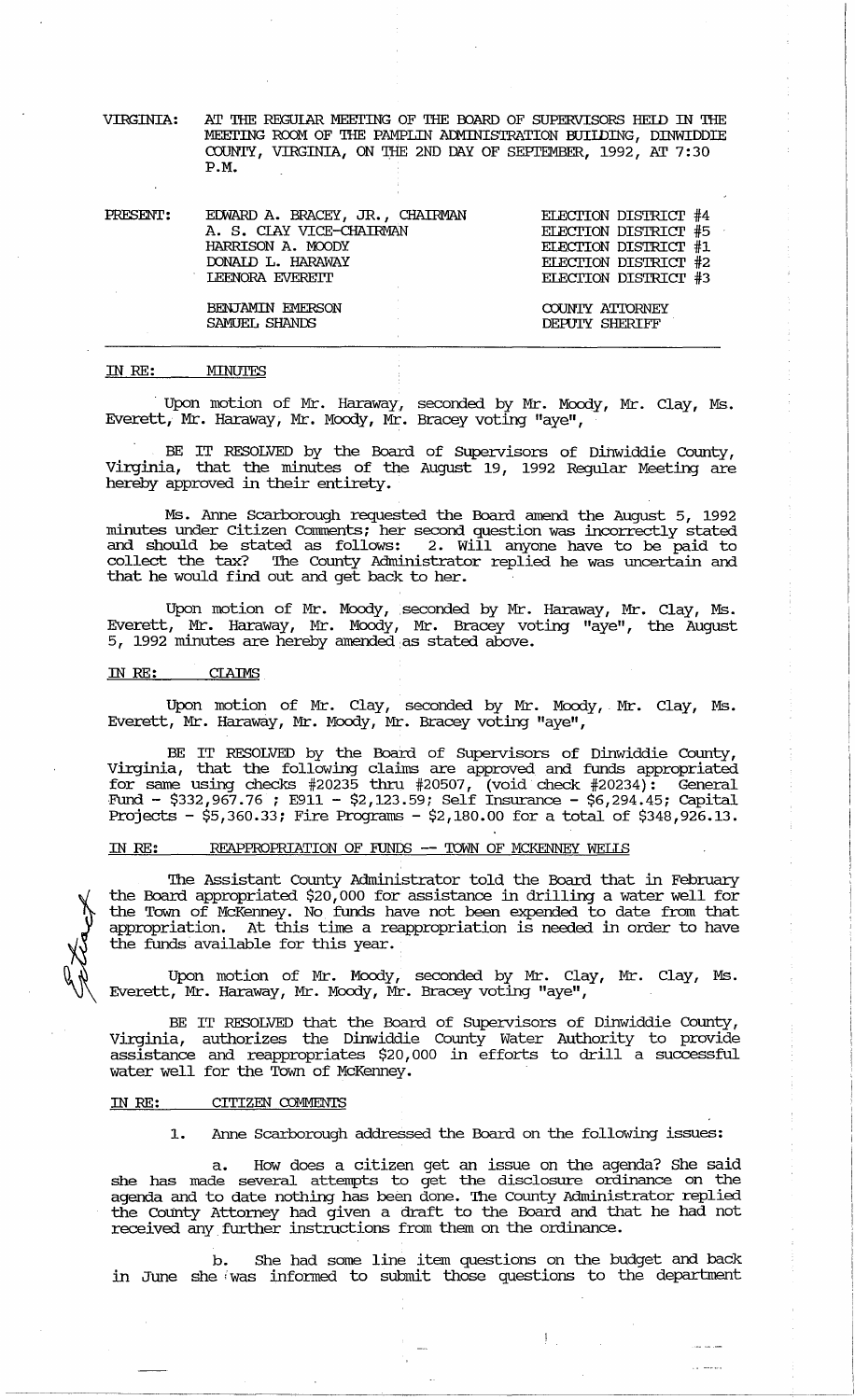$\mathcal{L}(\mathcal{L}(\mathcal{L}))$  and  $\mathcal{L}(\mathcal{L}(\mathcal{L}))$  . The contribution of the contribution of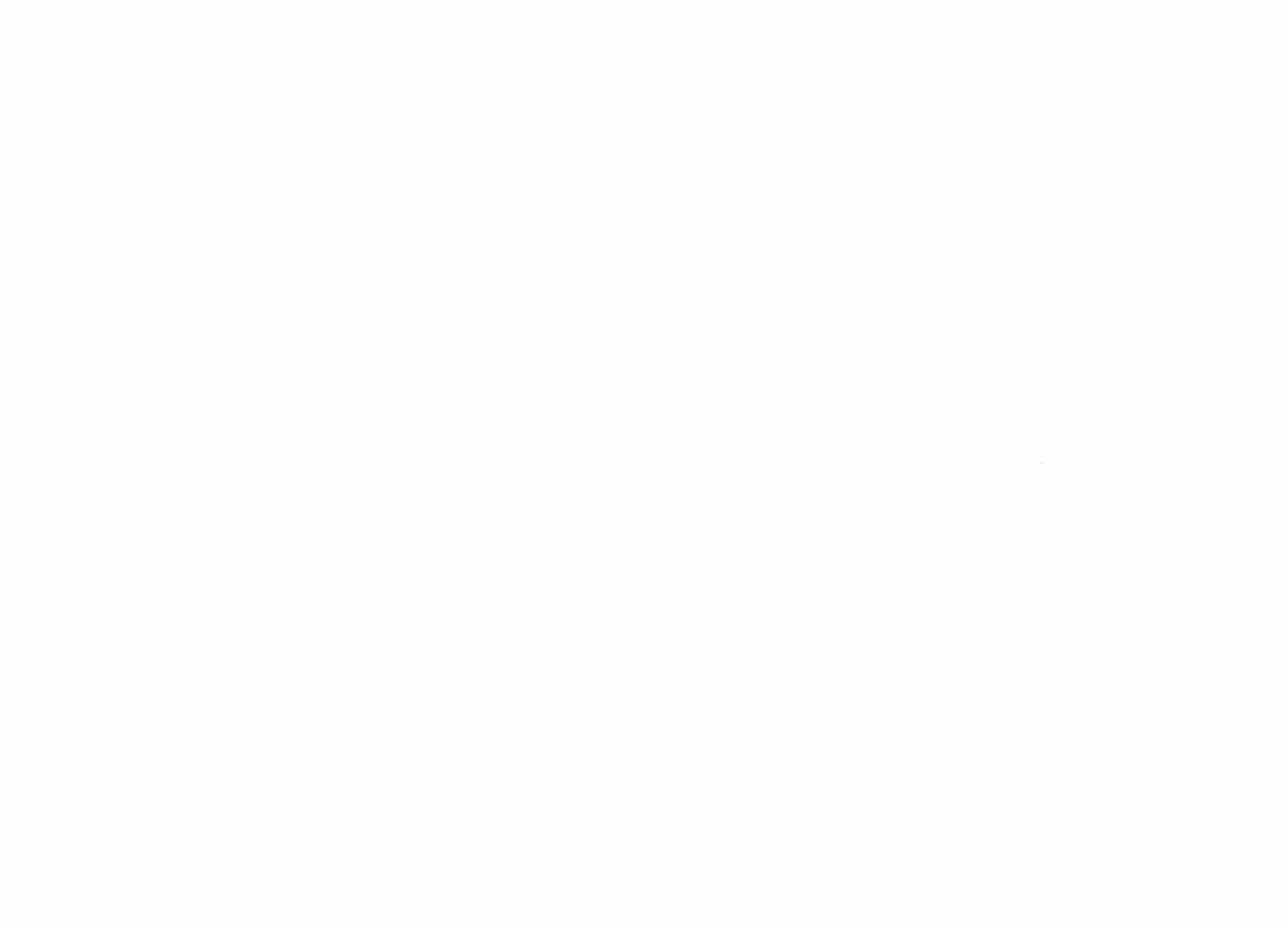heads. Ms. Scarborough said she has not received the responses from the departments. The County Administrator informed Ms. Scarborough that she would have those responses by Friday, September 4.

 $\Box$   $\Box$ 

 $\boxed{\phantom{1}}$ 

c. Ms. Scarborough asked Mr. Ponder for the list of the subdivision connnittee 'Which had Deen fonned. She said it seemed to be made up of people with self interest.

| Donnie Henshaw | Contractor        |
|----------------|-------------------|
| Jerry Cook     | Real Estate       |
| George Whitman | Surveyor          |
| Michael Tickle | Past Board Member |
| Rodney Durham  | Contractor        |

Ms. Scarborough said she felt the connnittee should be made up of a cross-section of the population, and not have a weighted spectrum.

The Chairman asked when the subdivision ordinance would come before the Board.

Mr. Len Ponder, Director of Planning, infonned the Board that he too wants a broader committee appointed before it comes to the Planning connnission and Board.

The Board agreed and set a workshop for October 7, 1992 at 6:30 P.M.

2. Margie Ingram addressed the following items:

a. She felt a central garage is needed for the County vehicles. A log should be kept on the vehicles for service purposes. Couldn't the school bus garage take care of the vehicles?

b. How many visits does the Superintendent make to the schools?

c. Ms. Ingram asked if the Social Services Department could be moved to the closed school at McKenney instead of tearing the school down. Also, why couldn't the County fix up Eastside School for the School Board Office.

### IN RE: AMENDMENTS TO THE AGENDA

\-, -- .~

Upon motion of Mr. Moody, seconded by Mr. Clay, Mr. Clay, Ms. Everett, Mr. Haraway, Mr. Moody, Mr. Bracey voting "aye", the following amendment was approved.

Add: under - 4. Claims 1. Reappropriation

IN RE: *K* COMPREHENSIVE SERVICES ACT

Mr. Howard L. Parrish, III, Spokesman, Dinwiddie County Interagency Management Team, said that because of the fragmented service delivery system 'Wherein at-risk youth and, their families are frequently involved with several agencies, and due to increasing costs for state and local governments, the Council on connnunity services for Youth and Families recommended .legislation to create a collaborative system of services and funding. Based on the Council's recommendation, the 1992 Session of the Virginia General enacted the Comprehensive Services Act for At-Risk Youth to be implemented July I, 1992.

He stated that it is recommended that the Board establish a, connmmity Policy and Management Team pursuant to senate Bill 171, Chapter 46 of the 1992 Session of the General Assembly consisting of the following:

Director or designee of District 19 Community Services Board Director or designee of Juvenile Court service unit Director or designee of Dinwiddie Department of Social Services Superintendent or designee of Dinwiddie School system Private Provider Parent Representative

As required by 2.1–750 of the Bill, it is recommended that the County be the fiscal agent and that the County Attorney represent the Team in legal matters.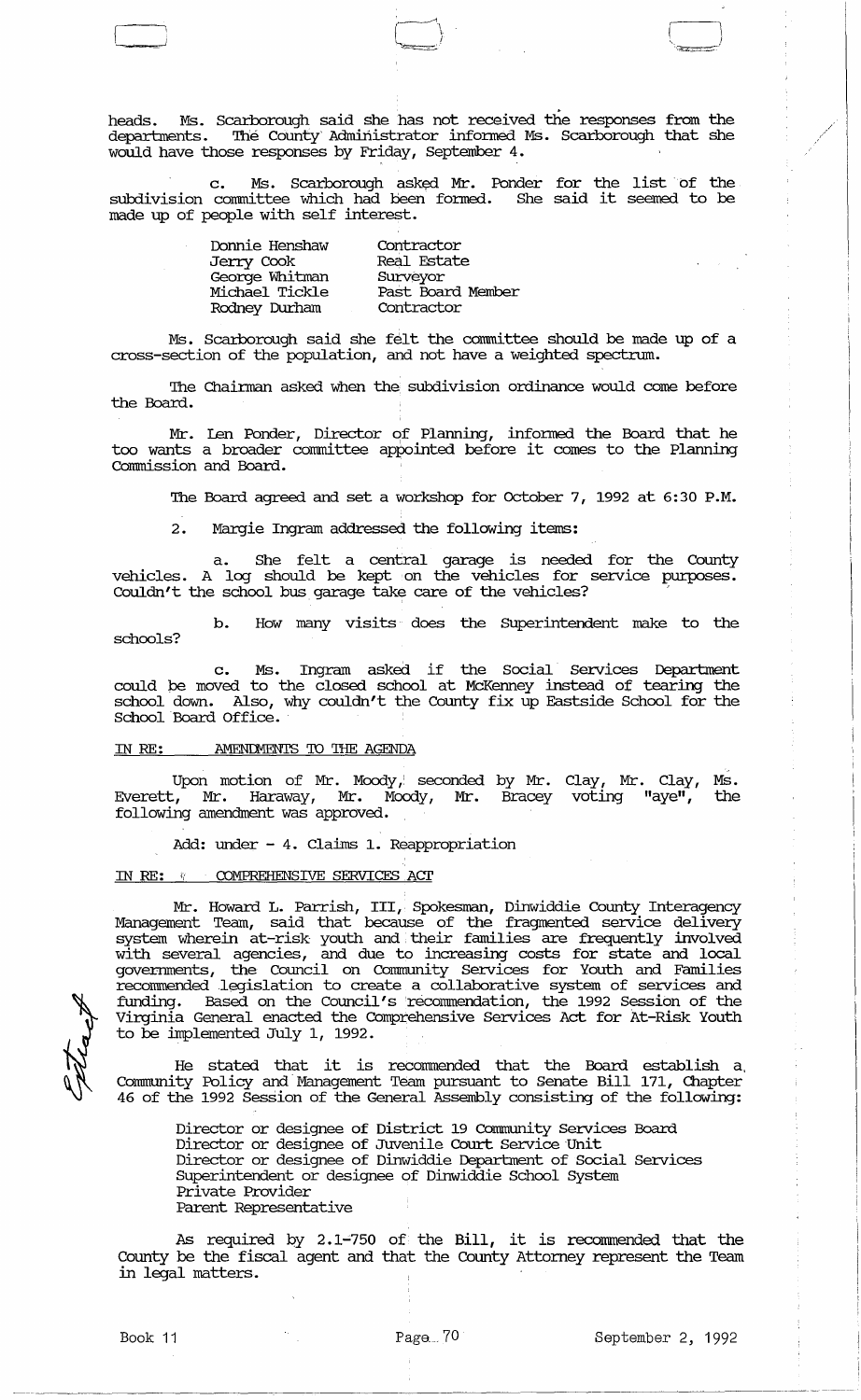Upon motion of Mr. Clay, seconded by Ms. Everett, Mr. Clay, Ms. Everett, Mr. Haraway, Mr. Moody, Mr. Bracey voting "aye", the following persons were appointed to the community Policy and Management Team in compliance with the 1992 Virginia General Assembly's Comprehensive Act For At Risk Youth and Families; with terms and other appointments needed to be brought to the Board after the first meeting of the team:

District 19 Connnunity Services Board -- Richard E. Kellog Renae Y. Shands Designee of Juvenile Court Service Unit -- Howard L. Parrish Director of Dinwiddie Deparbnent of Social services -- Peggy McFlveen Designee of Dinwiddie School system -- Troilen Seward Designee of Dinwiddie Health Department -- Mary C. Williams Designee alternate for Dinwiddie Health Department -- Carol Barnes

#### IN *RE:*  PUBLIC HEARING -- DOWA RIGHT-OF-WAY

This being the time and place as advertised in the Progress-Index Newspaper on September 2, 1992, for the Board of SUpervisors to conduct a Public Hearing to transfer property for the right-of-way for the waste water sewage lines.

No one spoke for or against the transfer of property.

Upon motion of Mr. Clay, seconded by Ms. Everett, Mr. Clay, Ms. Everett, Mr. Haraway, Mr. Moody, Mr. Bracey voting "aye", the County Attorney was authorized to draw up the deed for the right-of-way across the property at the Pamplin Administration Building for the sewage lines and pump station for the Dinwiddie County Water Authority for the County Administrator to execute.

# IN *RE:* P-92-2 -- DELTA OIL INC.

At the August 5, 1992 Board of Supervisors meeting the Board postponed the Public Hearing to consider a request by Delta Oil Company for a conditional rezoning of Tax Parcels 21B(3) Blk 3-11 and 21B (10).

Mr. Haraway stated that he and Ms. Everett met with Mr. Chip Holt and the neighbors and they discovered that when the Planning Department sent the notices out for the Planning Commission hearing for Delta Oil they had an incorrect date for the hearing; also, some citizens across from the Western end did not get notified. He said due to these facts he recommended sending the request back to the Planning Comnission to be reheard.

Upon motion of Mr. Haraway, seconded by Ms. Everett, Mr. Clay, Ms. Everett, Mr. Haraway, Mr. Moody, Mr. Bracey voting "aye", P-92-3 was sent back to the Planning Comnission to be reheard on october 14, 1992.

# IN *RE:* RESOIDTION -- VIRGINIA PUBLIC SCHOOL AUIHORITY PURCHASE OF SCHOOL BONDS

Upon motion of Mr. Haraway, seconded by Mr. Moody, Mr. Clay, Ms. Everett, Mr. Haraway, Mr. Moody, Mr. Bracey voting "aye", the following resolution was adopted:

WHEREAS, the Dinwiddie County School Board (the "School Board") has determined that there is an urgent need to make capital improvements to certain schools within the Dinwiddie County School System, including, but not limited to sewer improvements at the Dinwiddie County High School, the Dinwiddie County Middle School and Southside Elementary School, the costs of 'Which are estimated to be approximately \$350,000; and

WHEREAS, the School Board adopted a resolution on August 11, 1992, requesting the Dinwiddie County Board of SUpervisors (the"Board of Supervisors") to assist the School Board in financing such capital improvements by applying to the Virginia Public School Authority ("VPSA") for inclusion of a general obligation bond of Dinwiddie County (the "County") in the amount of \$350,000 in the next available VPSA Bond Sale currently scheduled for sale in December, 1992.

NOW, *THEREFORE,* BE IT RESOLVED, by the Dinwiddie County Board of Supervisors that:

 $\mathbf{r}$ 

 $\label{eq:1} \frac{1}{2} \left( \frac{1}{2} \right) \left( \frac{1}{2} \right) \left( \frac{1}{2} \right) = \frac{1}{2} \left( \frac{1}{2} \right)$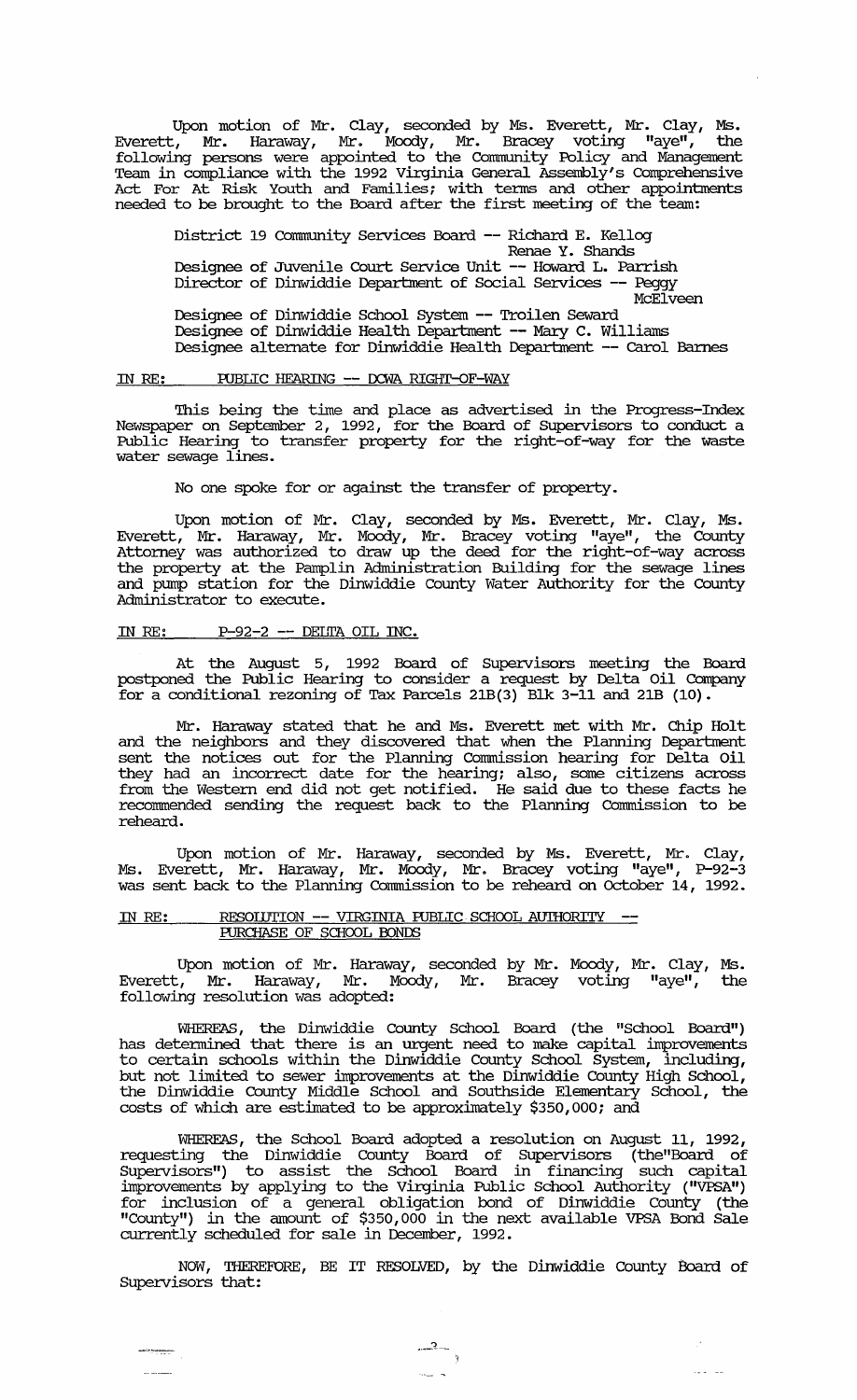1. The Chainnan, Vice Chairman or County Administrator are each hereby authorized and directed to complete, execute and deliver an application to VPSA to include up to \$350,000 in general obligation bonds of the County in the next available VPSA Bond Sale to provide monies for capital improvements for the school purposes set forth above, and to execute such appropriate documents and agreements in relation thereto, including, but not limited to a Bond Sale Agreement with VPSA for the purchase of the County's bonds.

The County Attorney is authorized to advertise for a public hearing to be held by the Board of Supervisors at its first meeting in October, 1992 (October 7, 1992), in accordance with Section 15.1-277.8 of the Code of Virginia of 1950, as amended, for public comment on the issuance of the County's bonds for such school purposes. ,

3. This resolution shall be immediately effective this 2nd day of September, 1992.

#### IN RE: APIDIN'IMENTS

The Board agreed to postpone the appointments for two weeks.

# IN RE: COUNTY ADMINISTRATOR COMMENTS

r---- <sup>L</sup>j' , 1 j~ \_\_ -

1. W. H. Maitland has resigned from the Youth Football Commissioner after many years of service to the County.

2. The VDOT has approved the following additions to the secondary system of Dinwiddie County:

> a. Mansfield Section 6: Route 1358 '(Mansfield Drive) - From Rt. 1360 to 0.10 mile South to Rt.  $1360 - 0.10$  mile

0.26

Route 1357 (Bancroft Drive) - From Rt. 1360 to Rt. 1358 -

mile

3. The County Administrator infonned the Board that a organics Recycling and Compost utilization Conference by the BioCycle Northeast Conference was going to be held September 9, 10, and 11, 1992, in Albany, New York which he felt would be advantageous for the Director of Waste Management to attend.

4. . The County Administrator advised the Board that a public hearing needed to be set for the Meals Tax Ordinance.

Upon motion of Ms. Everett, seconded by Mr. Haraway, Mr. Clay, Ms. Everett, Mr. Haraway, Mr. Moody, Mr. Bracey, voting "aye", the County Attorney was authorized to advertise for the Meals Tax Ordinance for October 7, 1992.

- 5. According to the County Administrator the Motorola Contract for the E911 System equipment is ready to be executed. He requested authorization to execute the contract. He also informed the Board that the placement of the system is running smoothly and is still to be implemented by December 18, 1992.

Upon motion of Mr. Moody, seconded by Mr. Haraway, Mr. Clay, Ms. Everett, Mr. Haraway, Mr. Moody,. Mr. Bracey, voting "aye", the County Administrator was authorized to execute the Motorola contract for the E911 System Equipment.

# IN RE: BOARD MEMBER COMMENTS

1. Ms. Everett infonned the Board that Barbara Shell is the new Chairperson for the Dinwiddie-Petersburg Airport Authority.

2. Ms. Everett told the Board she felt the County should consider an ordinance to help the elderly and disabled with their personal property taxes. The rest of the Board had. no objections, so, she asked the County cakes. The rest of the Board had no objections, so, she asked the County<br>Attorney if he would draft an ordinance to present to the Board at its September 16, 1992 meeting.

 $\left\langle \left\langle \hat{A}\right\rangle _{2}\right\rangle _{1}\left\langle \hat{\alpha}_{\text{eff}}\right\rangle _{2}^{1}\left\langle \hat{\beta}\right\rangle ^{2}$ 

 $\lesssim 3\%$